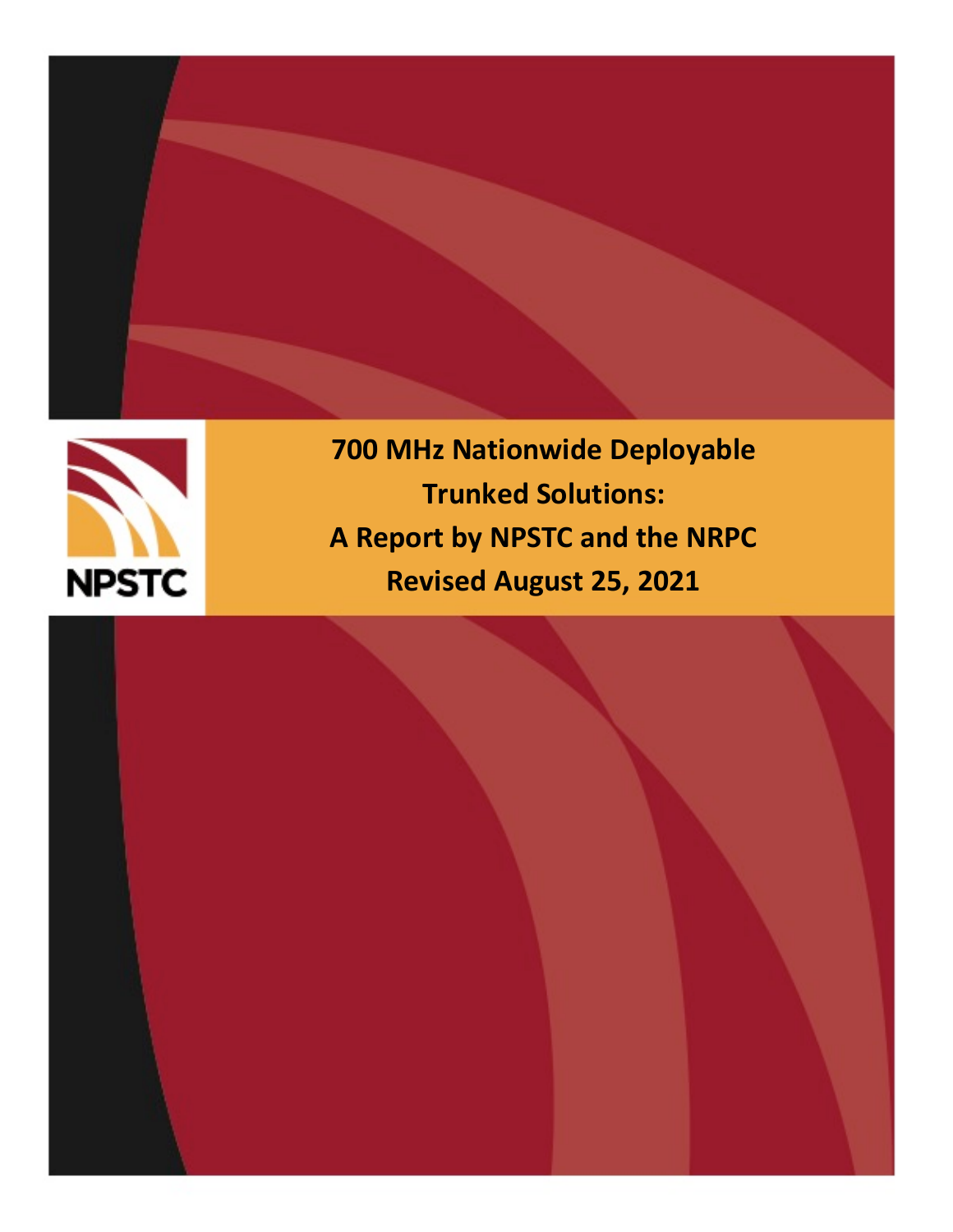# Table of Contents

| 1. |  |
|----|--|
| 2. |  |
|    |  |
|    |  |
| 3. |  |
|    |  |
|    |  |
|    |  |
|    |  |
|    |  |
|    |  |
|    |  |
|    |  |
|    |  |
|    |  |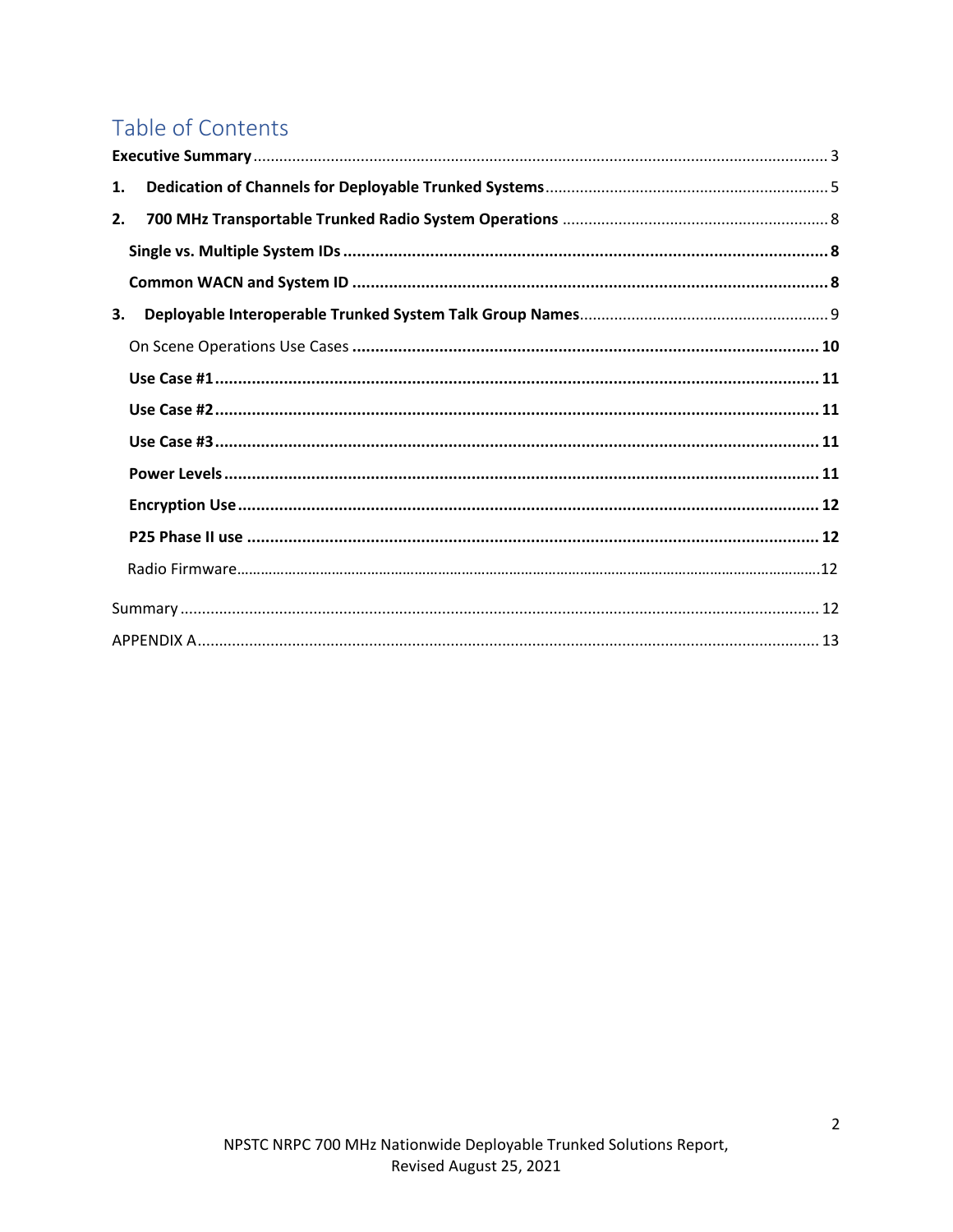## <span id="page-2-0"></span>**Executive Summary**

When major incidents or large planned events occur, public safety entities may need additional personnel at the incident scene beyond those in use on a day-to-day basis. Additional public safety personnel translate to the need for additional communications resources at the scene of a major incident or large planned event as well. Utilizing additional communications resources in turn can require additional radio channels, as well as technical and logistical solutions for ease of deployment.

In 2008, NPSTC petitioned the Federal Communications Commission (FCC) to designate spectrum from the unassigned 700 MHz reserve channels for deployable trunked radio systems. In April 2015, following a multi-step rulemaking process involving numerous 700 MHz issues, the FCC approved six specific 12.5 kHz channel pairs from the 700 MHz reserve spectrum for deployable trunked system use outside T-Band areas.<sup>[1](#page-2-1)</sup> The six specific 12.5 kHz channel pairs are consistent with recommendations NPSTC and the National Regional Planning Council (NRPC) jointly proposed in February 2015, as part of the rulemaking process following the original NPSTC request from 2010. The body of this report provides additional detail regarding the multiple steps required to reach the final decision.

Note: The National Regional Planning Council (NRPC) is an advocacy body formed in 2007 that supports public safety communications spectrum management by Regional Planning Committees (RPC) in the 700 MHz and 800 MHz NPSPAC public safety spectrum as required by the Federal Communications Commission. APCO International Automated Frequency Coordination (AFC) division acts as an advocate for the NRPC as well as 700 and 800 MHz regional planning in its creation and continued support of the NRPC Support Office.

NPSTC and the NRPC believe that local/regional incidents are likely to comprise the majority of deployable system use rather than incidents requiring long distance mutual aid units from outside the region or state. Following the FCC decision in April 2015 that designated the six specific 12.5 kHz channels for deployable trunked systems, NPSTC and the NRPC developed recommended technical and logistical solutions necessary to implement the new deployable trunked systems. These solutions were developed with assistance from the Telecommunications Industry Association (TIA), which provided necessary information on the technical aspects of trunked radio systems, including issues surrounding System IDs that needed to be resolved for deployable systems to enable interoperability. After extensive study of the technical and operational issues, NPSTC and the NRPC recommend the overall approach set forth in Section 2 of this report and the specific ID assignment approach described in Section 3. Together, these recommended approaches enable interoperability and help simplify the steps agencies will need to take before placing a deployable trunked system in operation. This report strives to set forth helpful recommendations. Public safety entities that field deployable trunked systems on these channels also will need to work with their respective radio equipment suppliers and regional planning bodies to ensure proper equipment setup and operation.

<span id="page-2-1"></span> $<sup>1</sup>$  See Section 1 of this Report for additional details regarding the T-Band area restriction.</sup>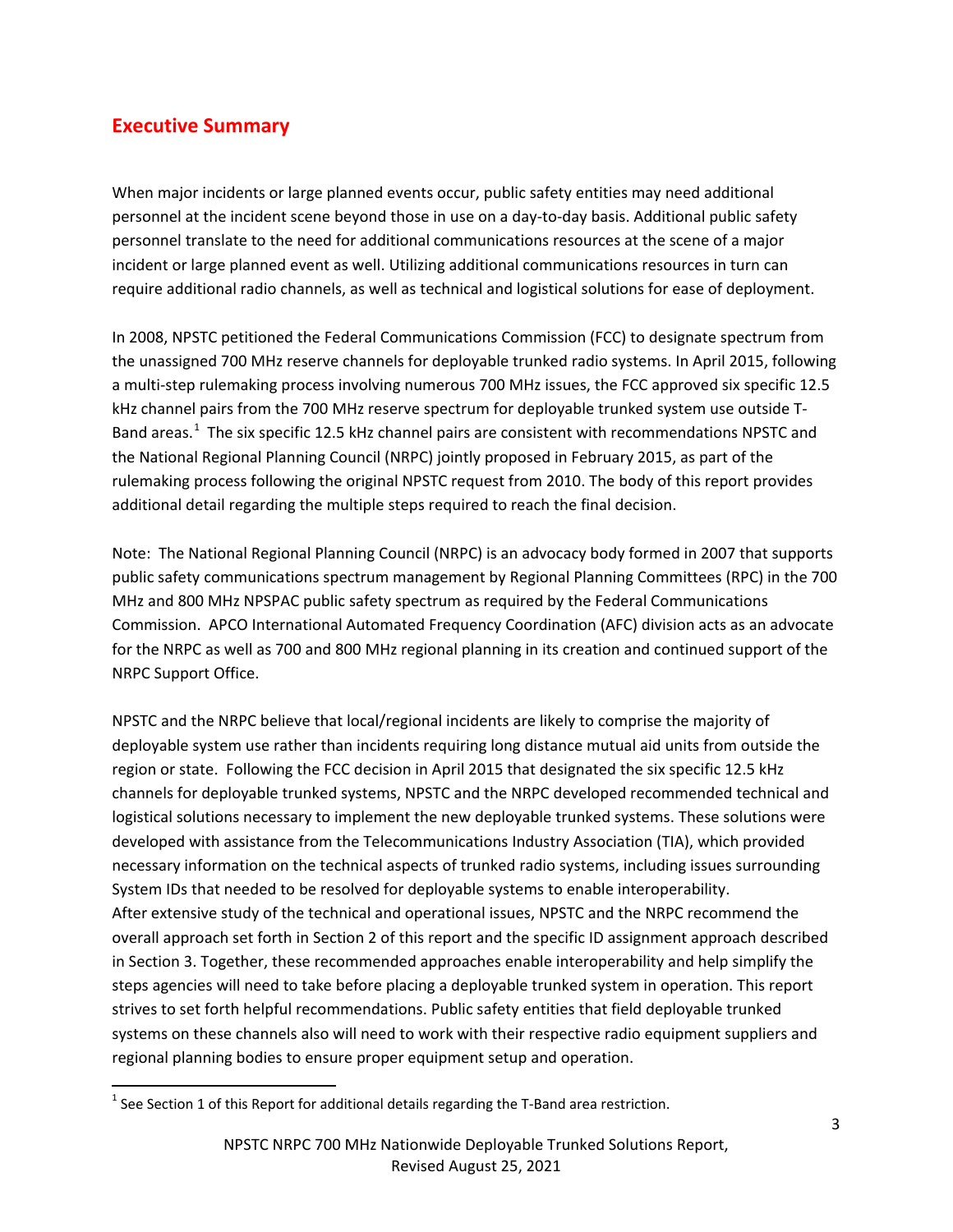NRPC, TIA, and others followed up to implement the recommended solutions so deployable trunked systems utilizing the six designated 12.5 kHz channel pairs can be placed into actual operation. TIA and NRPC selected the necessary Wide Area Communications Network (WACN) ID for nationwide use and the Computer Assisted Pre-coordination and Resource Database System (CAPRAD) and upgrades were completed. If a region requires a System ID, it should contact NRPC for assistance.

In late 2019, It was discovered that Intra -WACN auto roaming is implemented through a combination of WACN-ID, System-ID, and SU-ID (Subscriber Unit – ID). In addition, Intra-WACN auto roaming SUs will perform talkgroup (TG) affiliation through a combination of WACN-ID, System-ID and TG-ID for each talkgroup. This creates a problem with teams from out of a given area auto roaming onto a deployable system when the system ID programed into the auto roaming subscriber units does not match the System-ID of the target deployable system. The roaming units are unable to use talkgroups common to the local non-roaming subscriber units. This would hamper response to large incidents that require out-of-area mutual aid response.

In response to this discovery, NRPC/NPSTC reviewed the deployable issue. NRPC and NPSTC representatives worked with the equipment manufacturers to understand the technical factors underlying this issue, and then to recommend the best alternative to address the issue.<sup>[2](#page-3-0)</sup> Section 2 is revised as of October 2020 to incorporate the recommended solution. Additional revisions have been made throughout the report in August 2021 to reflect experience gained and the need to include the option for encryption to protect public safety communications at some incidents.

<span id="page-3-0"></span> $2$  Appendix A was created to document the issue more fully and discuss the alternative solutions to address the issue. This Appendix should now be considered part of the report as reference for those who implement deployable systems and/or program subscriber units to be capable of operating on deployable systems.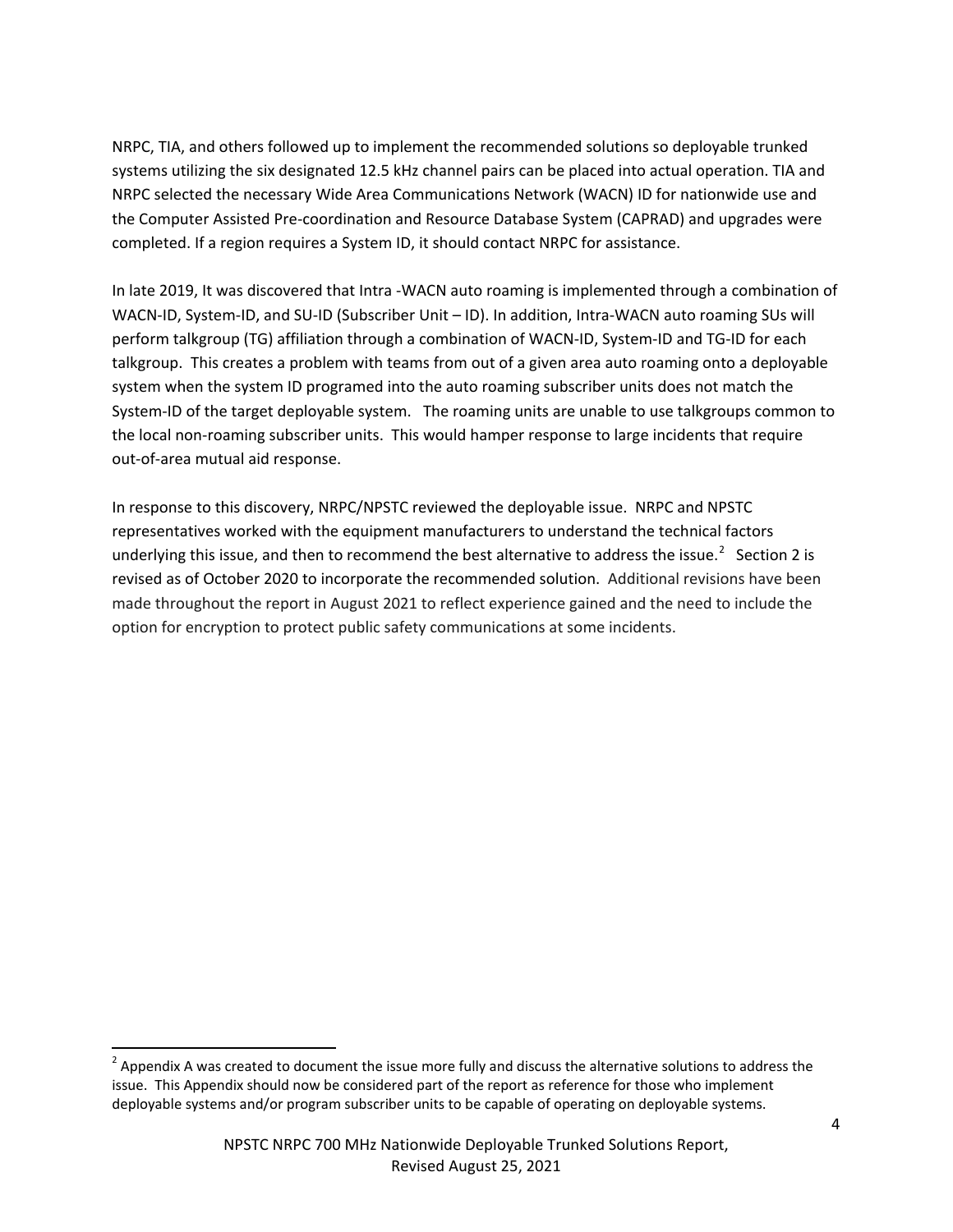## <span id="page-4-0"></span>**1. Dedication of Channels for Deployable Trunked Systems**

In 2008, NPSTC petitioned the Federal Communications Commission to adopt rules that would support the nationwide utilization of deployable trunked radio systems.<sup>[3](#page-4-1)</sup> In its petition, NPSTC proposed that all of the 24 Reserve Channels in the 700 MHz band be designated for temporary deployable mobile trunked infrastructure that could be transported into an incident area to assist with emergency response and recovery. NPSTC asserted that such designation would allow 700 MHz licensees to preprogram these channels into their subscriber radios, eliminating the need to reprogram radios in the field or distribute cached radios during a disaster.

On October 24, 2014, the FCC issued a Report and Order that released 24 narrowband reserve channels to the General Use category under the administration of the 700 MHz Regional Planning Committees (RPCs). The decision set aside up to eight 12.5 KHz channels from the 24 channels in the 700 MHz reserve spectrum outside of the T-Band areas to support these deployable systems.<sup>[4](#page-4-2)</sup> In the T-Band markets, FCC stated in 90.531 of the rules that all 24 reserve channels will be available for General Use with priority given to relocating T-Band incumbents that commit to return an equal amount of T-Band channels, for a five year period. The reservation of 700 MHz reserve channels for T-Band incumbents has expired.<sup>[5](#page-4-3)</sup> Also, the T-Band auction and relocation mandate was repealed on December 27, 2020.

<span id="page-4-1"></span><sup>&</sup>lt;sup>3</sup> Petition for Rulemaking, submitted February 8, 2008[. http://apps.fcc.gov/ecfs/comment/view?id=5514991544](http://apps.fcc.gov/ecfs/comment/view?id=5514991544)<br><sup>4</sup> Report and Order, PS Docket No. 13-87, released October 24, 2014.<br><sup>5</sup> The Report and Order at paragraph 40 s

<span id="page-4-2"></span>

<span id="page-4-3"></span>Homeland Security Bureau issuance of a Public Notice announcing the availability of the reserve channels for licensing. On April 23, 2015, the Public Safety and Homeland Security Bureau issued a Public Notice which approved specific channels for deployable trunked systems. That Public Notice stated that RPCs could incorporate the channels into their plans, with the caveat of priority for T-Band incumbents relocating from the T-Band. Five years from issuance of this Public Notice would be April 23, 2020. Therefore, the T-Band priority for the reserve channels has expired.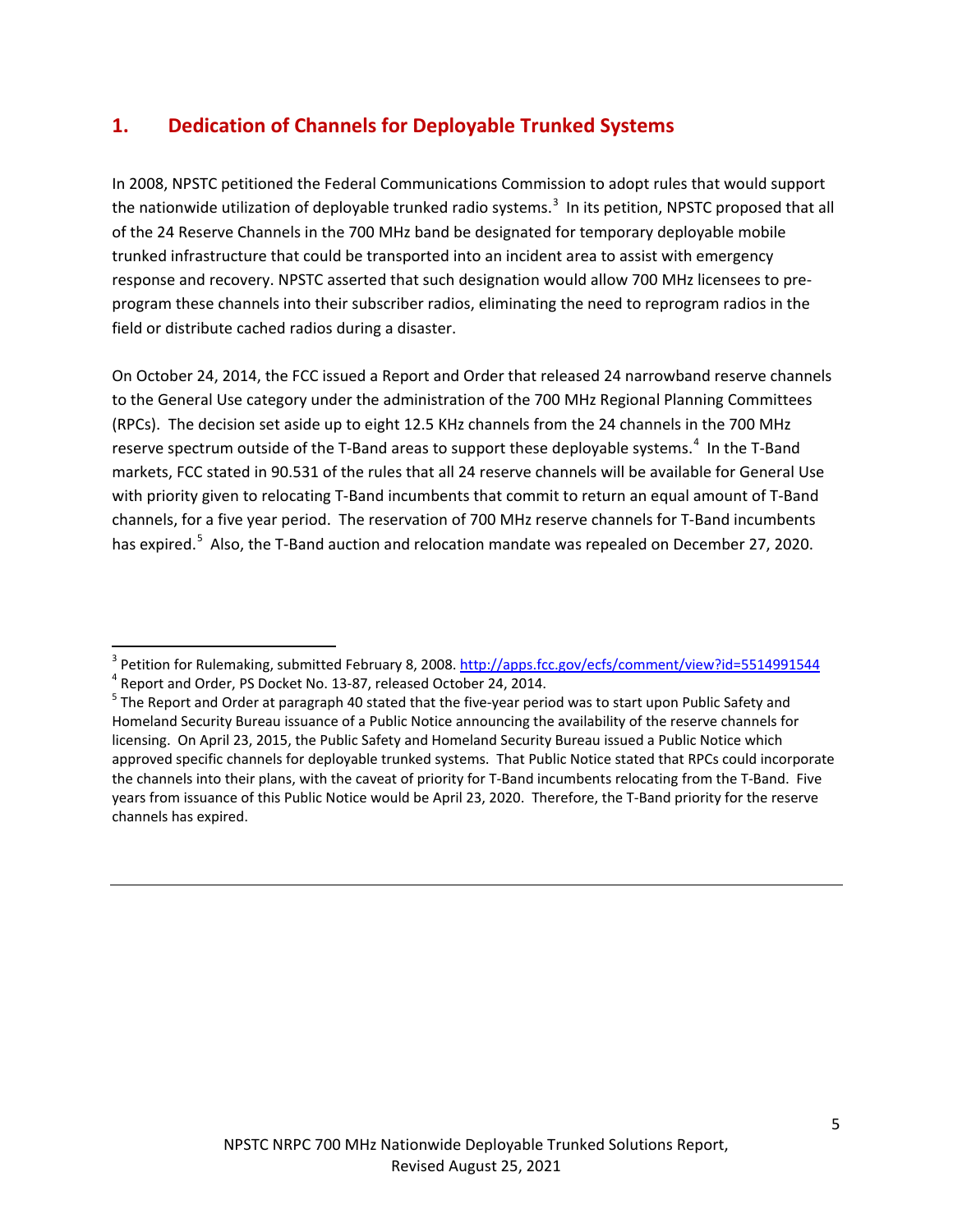The FCC encouraged the NRPC and NPSTC to identify specific Reserve Channels to support deployable trunked systems on a nationwide basis. Those channels could then be incorporated into regional plans within 3 months from the publication of the 700 MHz Report and Order in the Federal Register. In response to the FCC decision, NPSTC established a joint Task Group with the NRPC to identify these channels and to develop a set of recommended operational strategies that would allow these channels and deployable trunked systems to be used to the fullest extent possible. NPSTC and the NRPC also studied a series of other challenges which would need to be addressed, including the requirement to standardize System IDs and provide for the management of Subscriber IDs.

On February 13, 2015, NPSTC and the NPRC filed a joint letter with the FCC recommending the designation of six channels for nationwide operation of deployable trunked radio systems. This letter also requested an extension of the deadline for the adoption of these channels into regional plans. In selecting the channels for recommendation to the FCC, NPSTC and the NRPC reviewed several sets of channels to determine the best channel spacing (to minimize interference) and to provide coverage at the U.S./Canada and U.S/Mexico border. Only six channels were found to be the most appropriate for assignment to a nationwide channel plan. NPSTC and the NPRC recognized that individual RPCs could add additional channels to this group to create a full complement of frequencies. The U.S./Canada Sharing Sector 2 was the most problematic. Only four of the six channels are available for use by U.S. licensees in this region which impacts areas above Line A in the states of Pennsylvania, New York, and Vermont.<sup>[6](#page-5-0)</sup>

On March 3, 2015, the FCC published a Public Notice seeking comments on the NPSTC/NRPC channel proposal.<sup>[7](#page-5-1)</sup> On April 23, 2015, the FCC approved the six proposed channels.<sup>[8](#page-5-2)</sup> In taking this action, the FCC stated "RPCs may now incorporate these channels into their plans for deployable trunked systems provided any region with a T-Band market must give priority to these channels, in that market, to any public safety T-Band incumbent seeking to relocate from the T-Band."<sup>[9](#page-5-3)</sup>

In a related action, on April 20, 2015, the FCC also extended the date by which amended regional plans must be filed with the Commission to October 30, 2015, to include channels for deployable trunked systems.<sup>[10](#page-5-4)</sup> In that decision, FCC treated an NRPC request for an extension as a waiver request and granted a portion of the additional time NRPC requested.

Table 1 shows the set of six channels that NPSTC and the NRPC recommended for nationwide use. These channels were approved by the FCC.

<span id="page-5-0"></span> $6$  Line A defines the southern-most border of a zone within which the U.S. and Canada divide spectrum between the two countries based on treaties and specific spectrum agreements.

<span id="page-5-2"></span><span id="page-5-1"></span>

 $^7$  Public Notice, DA 15-278, PS Docket No. 13-87 and WT Docket No. 02-378, released March 3, 2015.<br>  $^8$  Public Notice, DA 15-483, PS Docket No. 13-87 and WT Docket No. 02-378, released April 23, 2015.<br>  $^9$  Public Noti

<span id="page-5-3"></span>

<span id="page-5-4"></span>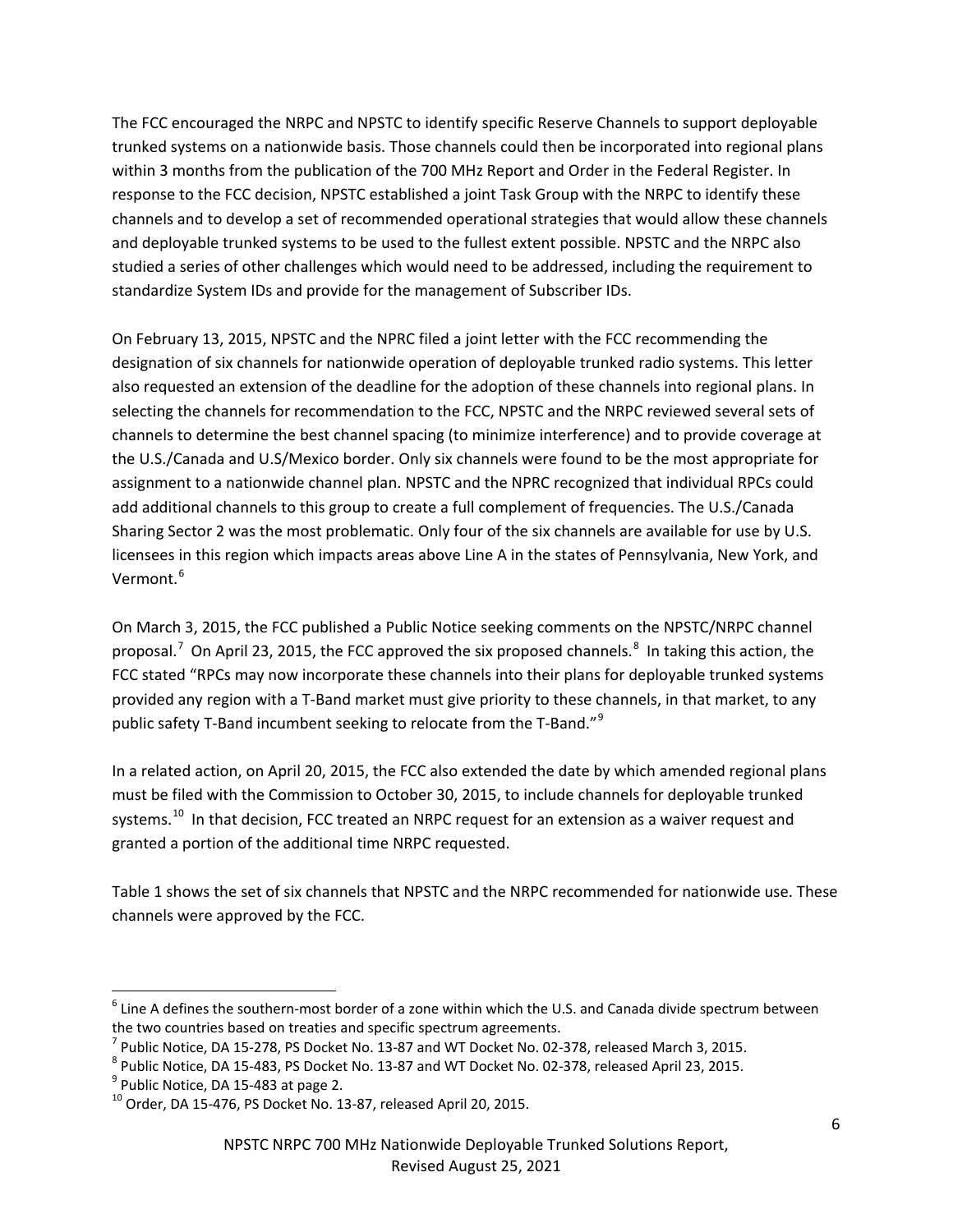#### **Table 1:**

#### **FCC Approved Channels for Interoperable/Deployable Trunked Radio Systems**

| NPSTC/NRPC Recommended Channel Allocation |                            |                         |               |
|-------------------------------------------|----------------------------|-------------------------|---------------|
| Deployable 700 MHz Trunked Systems        |                            |                         |               |
| 700 MHz                                   |                            | 12.5 kHz                | Channel       |
| CH#                                       | <b>FCC Channel Numbers</b> | <b>Center Frequency</b> | Spacing (kHz) |
| 1                                         | $37 - 38$                  | 769.23125               | N/A           |
| $\mathfrak{p}$                            | $61 - 62$                  | 769.38125               | 150           |
| 3                                         | 117-118                    | 769.73125               | 350           |
| 4                                         | 141-142                    | 769.88125               | 150           |
| 5                                         | 883-884                    | 774.51875 CC-P          | 4500          |
| 6                                         | 939-940                    | 774.86875 CC-A          | 350           |

CC-P: control channel-primary CC-A: control channel-alternate

Table 2 shows the geographic and border availability of channels near the Mexico and Canada.

### **Table 2**

| <b>NPSTC/NRPC</b><br>Proposal #1<br><b>RECOMMENDED</b> | Common channel selections for each area |                                         |                           |                                  |
|--------------------------------------------------------|-----------------------------------------|-----------------------------------------|---------------------------|----------------------------------|
| <b>Channels</b>                                        | <b>Mexico</b><br><b>Border</b><br>Zone  | <b>Canada</b><br><b>Sharing</b><br>Zone | <b>Canada</b><br>Sector 1 | <b>Canada</b><br><b>Sector 2</b> |
| 37-38                                                  | Y                                       | Y                                       | Y                         | Y                                |
| 61-62                                                  | Υ                                       | Υ                                       | Υ                         | Υ                                |
| 117-118                                                | Ÿ                                       | Ÿ                                       | Y                         | N                                |
| 141-142                                                | Υ                                       | Υ                                       | Υ                         | N                                |
| 883-884                                                | Y                                       | Y                                       | Y                         | Y                                |
| 939-940                                                | Υ                                       | Υ                                       | Υ                         | Y                                |
| <b>Total usable</b>                                    | 6                                       | 6                                       | 6                         | $\overline{4}$                   |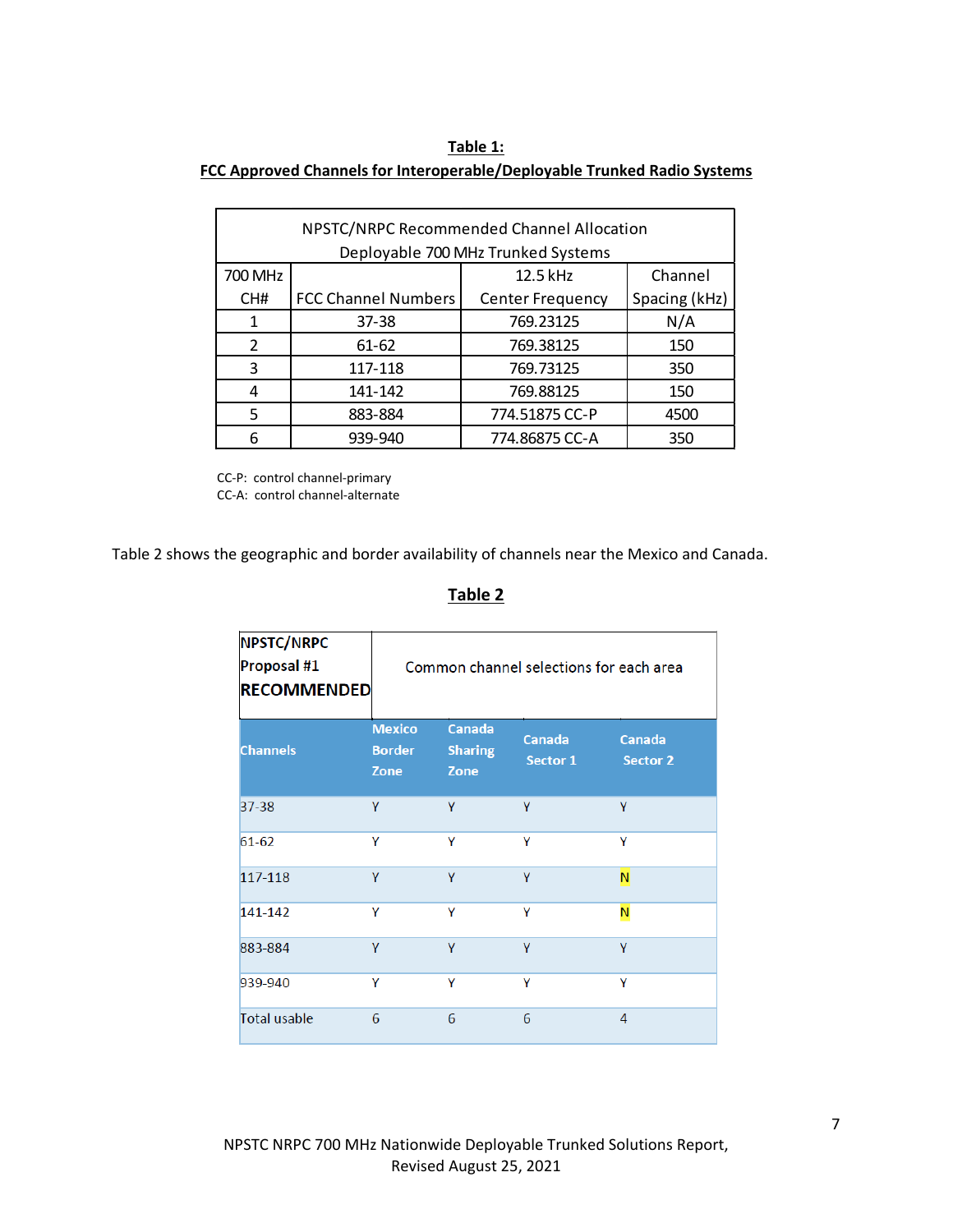# <span id="page-7-0"></span>**2. 700 MHz Transportable Trunked Radio System Operations**

Once the channels were allocated by the FCC for nationwide use, NPSTC and the NRPC sought to develop technical and operational solutions that would be required to implement deployable trunked radio networks. While only six channels were identified by NPSTC and the NRPC and subsequently approved by the FCC, public safety agencies can add additional channels through coordination with their respective RPC. It is important to note that when adding additional channels to a local system beyond the six specifically designated nationwide for deployable trunked use, control channels must be selected from the nationwide channel set, specifically channel numbers 5 and 6 in Table 1 designated for control channel use. This is necessary to support interoperability of subscriber devices to all designated deployable systems.

NPSTC and the NRPC, with assistance from TIA, reviewed a number of logistical and technical issues. These included two major components, management of System IDs and management of Subscriber IDs. There were many factors to consider, including the total number of Subscriber IDs that can be supported per System ID, how Project 25 (P25) devices in a deployable network can connect to other systems, and to what extent manual reprogramming of radios might occur.

### <span id="page-7-1"></span>Single vs. Multiple System IDs

Early discussion in the Task Group centered on the simplicity of assigning a single System ID for all deployable trunked systems that were designed to be fully interoperable. However, an incorrect assumption was made that only 128,000 subscriber IDs can be supported per System ID.<sup>[11](#page-7-3)</sup> If a subset of Subscriber IDs were assigned to each state in the U.S. it would provide only about 2,560 IDs for each state. Such a limited number of IDs would not allow for broad adoption of the program throughout the state and would greatly limit the number of radios that could participate. Because of this incorrect assumption, the single nationwide system ID approach was rejected in favor of assigning individual system IDs to each agency request.

Over time in discussions with equipment manufacture representatives familiar with the TIA standard it was found that the individual subscriber limit is only for a single trunked system total and can be made up of any combination of subscriber ID numbers. Further, it was assumed that automatic roaming could be used for out of area units responding to an incident.

Automatic roaming cannot be used by out of area units. Manual roaming, where the user selects a zone and talkgroup, must be used. The radio will then affiliate and connect to a deployable trunked system that uses the common WACN and System ID.

### <span id="page-7-2"></span>Common WACN and System ID

NRPC worked with TIA to be assigned a WACN ID of BF7CC HEX. NRPC then worked with the manufacturers to designate system ID 101 HEX as the common system ID nationwide. Agencies can use

<span id="page-7-3"></span> $11$  The 128.000 subscriber ID limit is not an inherent limitation of the P25 standard, but it is an upper bound supportable in some equipment.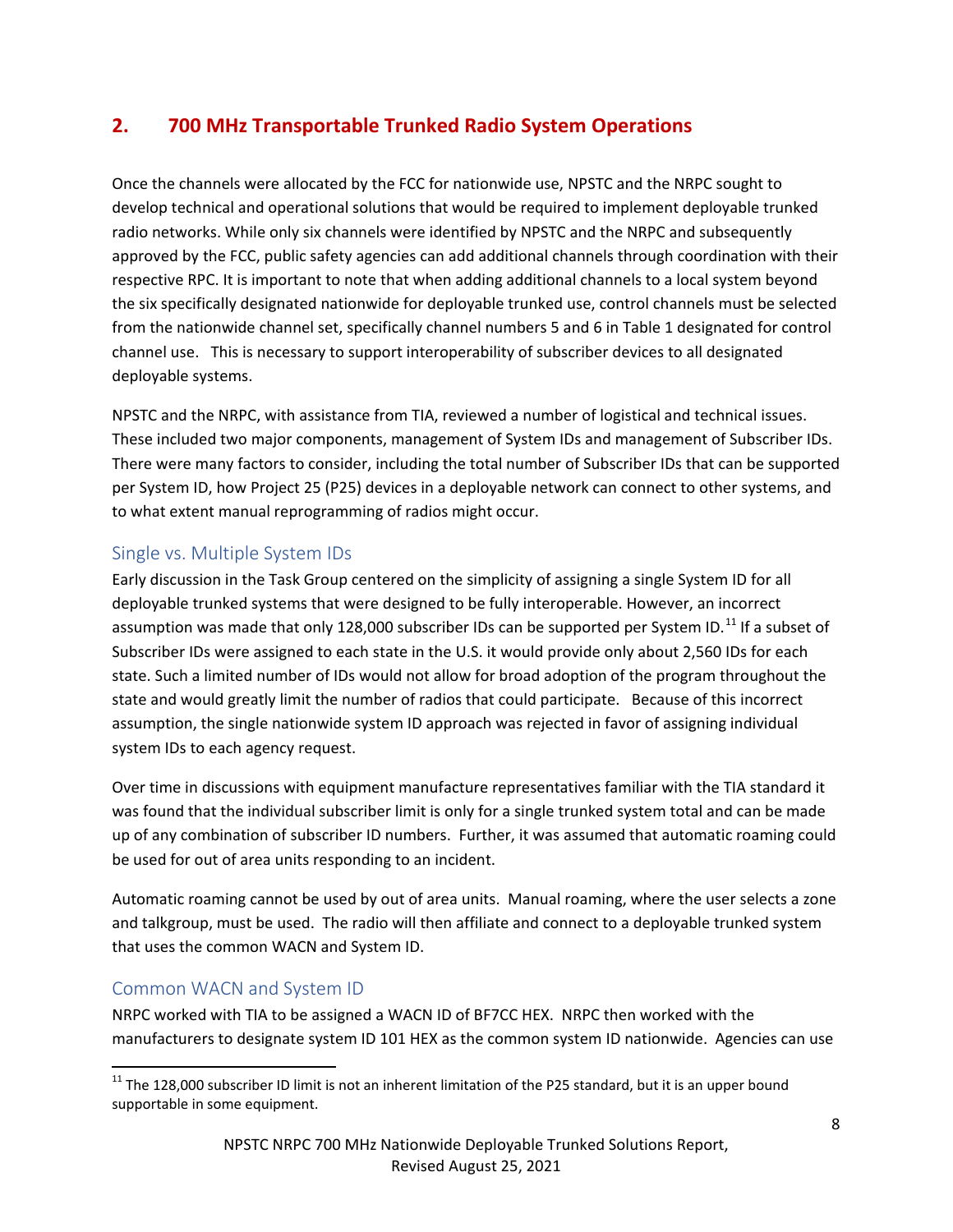a different system ID for strictly local operations if needed, but we strongly recommend using the nationwide system ID of 101 HEX. NRPC through the CAPRAD system is tracking local use system ID under the 700 MHz menu item. In all cases WACN BF7CC must be used. If an agency plans to use a local system ID, it is requested they register it through CAPRAD. Again, use of WACN system ID 101 is recommended for normal use so roaming mutual aid is supported.

# <span id="page-8-0"></span>**3. Deployable Interoperable Trunked System Talk Group Names**

NPSTC and the NRPC Support Office created a set of trunked talkgroups to support interoperable systems. This provides the final element to a standardized implementation and should increase operational efficiency at the scene of a major incident.<sup>[12](#page-8-1)</sup>

It is recommended that at least one zone (and preferably two zones) of 16 'channels' be allocated in subscriber equipment. Each zone would be designated by an alpha character at the end of the alphabet ("ZZ", "YY"). This would minimize confusion over local agency assigned zone letters. Each zone will include the following standardized talkgroup names. Tactical talkgroup names were designed to correspond with the channel position in the radio (Tactical talkgroup "ZZ3" is in channel position #3). Agencies that can support encrypted operation are encouraged to use the "YY zone".

| <b>Knob</b>     | <b>Talk Group</b> | <b>Displayed TG ID</b> | <b>Usage</b>                 |
|-----------------|-------------------|------------------------|------------------------------|
| <b>Position</b> | <b>Decimal ID</b> |                        |                              |
| 1               | 101               | CALL ZZ                | Calling / Initial Contact TG |
| $\overline{2}$  | 102               | CMD <sub>ZZ</sub>      | Pre-designated Command TG    |
| 3               | 103               | TAC ZZ3                | General / tactical use TG    |
| 4               | 104               | TAC ZZ4                | General / tactical use TG    |
| 5               | 105               | TAC ZZ5                | General / tactical use TG    |
| 6               | 106               | TAC ZZ6                | General / tactical use TG    |
| 7               | 107               | TAC ZZ7                | General / tactical use TG    |
| 8               | 108               | TAC ZZ8                | General / tactical use TG    |
| 9               | 109               | TAC ZZ9                | General / tactical use TG    |
| 10              | 110               | <b>TAC ZZ10</b>        | General / tactical use TG    |
| 11              | 111               | <b>TAC ZZ11</b>        | General / tactical use TG    |
| 12              | 112               | <b>TAC ZZ12</b>        | General / tactical use TG    |
| 13              | 113               | <b>TAC ZZ13</b>        | General / tactical use TG    |
| 14              | 114               | <b>TAC ZZ14</b>        | General / tactical use TG    |
| 15              | 115               | <b>TAC ZZ15</b>        | General / tactical use TG    |
| 16              | 116               | <b>EMER ZZ</b>         | <b>EMERGENCY use TG</b>      |

#### **Zone "ZZ": Primary**

<span id="page-8-1"></span><sup>&</sup>lt;sup>12</sup> TIA advises that the full talkgroup ID should be coordinated among deployable system owners to help enable interoperability.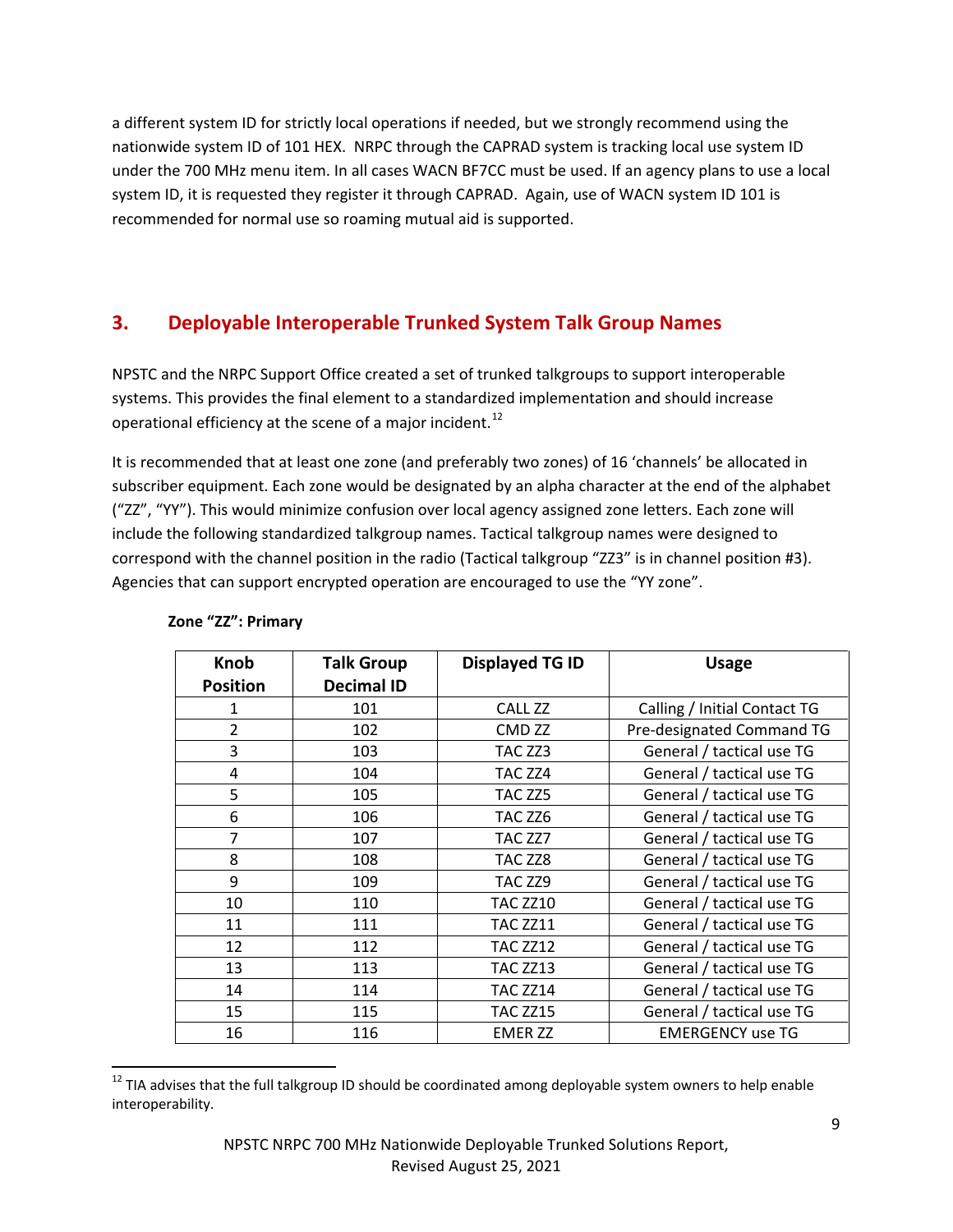| <b>Knob</b>     | <b>Talk Group</b> | <b>Displayed TG ID</b> | <b>Usage</b>                 |
|-----------------|-------------------|------------------------|------------------------------|
| <b>Position</b> | <b>Decimal ID</b> |                        |                              |
| 1               | 201               | <b>CALL YY</b>         | Calling / Initial Contact TG |
| $\overline{2}$  | 202               | <b>CMD YY</b>          | Pre-designated Command TG    |
| 3               | 203               | TAC YY3                | General / tactical use TG    |
| 4               | 204               | TAC YY4                | General / tactical use TG    |
| 5               | 205               | TAC YY5                | General / tactical use TG    |
| 6               | 206               | TAC YY6                | General / tactical use TG    |
| 7               | 207               | TAC YY7                | General / tactical use TG    |
| 8               | 208               | TAC YY8                | General / tactical use TG    |
| 9               | 209               | TAC YY9                | General / tactical use TG    |
| 10              | 210               | TAC YY10               | General / tactical use TG    |
| 11              | 211               | TAC YY11               | General / tactical use TG    |
| 12              | 212               | TAC YY12               | General / tactical use TG    |
| 13              | 213               | TAC YY13               | General / tactical use TG    |
| 14              | 214               | TAC YY14               | General / tactical use TG    |
| 15              | 215               | TAC YY15               | General / tactical use TG    |
| 16              | 216               | <b>EMER YY</b>         | <b>EMERGENCY use TG</b>      |

**Zone "YY": Secondary and** *encrypted* **use (SLN12) for all YY talkgroups.**

The talkgroups become a communications resource that must be managed. The COML should designate what functions would take place on each talkgroup. Talkgroup names are designed to provide the most flexibility. A COML must be aware of possibility of duplicate unit IDs with this usage. COML's should request programming resources to mitigate this problem if found.

It is recognized that there is no nationwide designated authority to mandate the use of talkgroup names, just as there is no mandate to use standardized names for nationwide interoperability channels. However, NPSTC and the NRPC Support Office and APCO recommend the RPCs encourage the use of these naming practices and expect local agencies will see the benefit from adopting a standardized approach.

#### <span id="page-9-0"></span>**On Scene Operations Use Cases**

There are several operational use cases which demonstrate the ability for deployable trunked radio systems to support public safety. These include the ability to provide additional system capacity to support a large event, the ability to activate radio infrastructure in an area that does not have coverage (or which lost coverage due to a disaster event), and the ability to provide supplemental radio coverage at the scene of a major incident. It is important for first responders to be able to access these trunked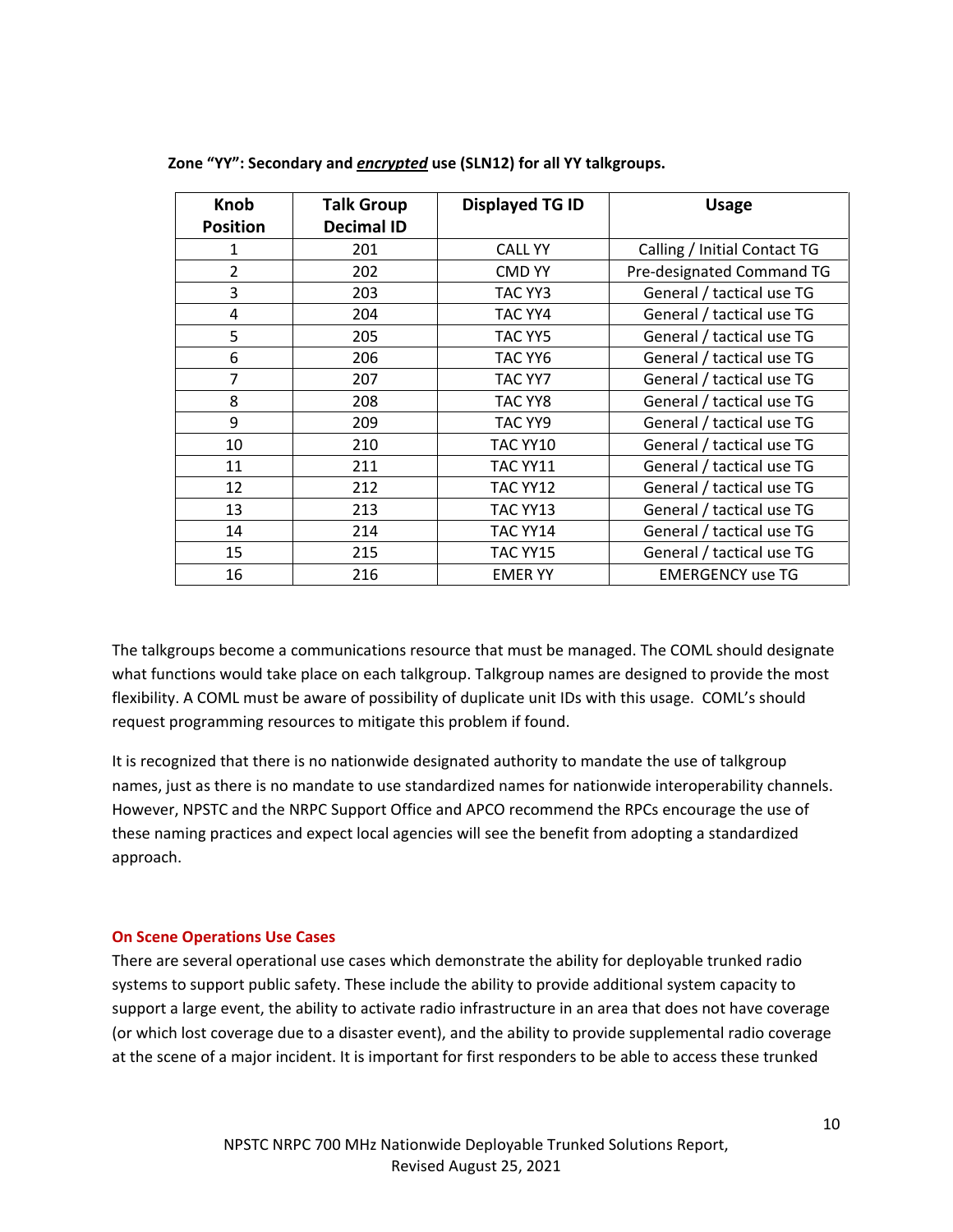resources quickly without lengthy or complex radio programming at the scene. The following use cases provide examples of the need for interoperable deployable trunked radio systems.

#### <span id="page-10-0"></span>Use Case #1

Local agency using deployable system to provide coverage at stadium event involving multiple agencies (Planned Event)

A deployable trunked radio system is activated at the university football stadium to provide enhanced radio coverage and support specialized talkgroups for the law enforcement, fire, and EMS personnel working the event. The public safety response to the football game includes multiple agencies to provide sufficient staffing for the crowd. All public safety agencies in the region have previously received appropriate radio programming to allow them to access the deployable system. The Communications Unit Leader (COML) reviews the operational plan for the event and assigns the talkgroups for specific functions.

#### <span id="page-10-1"></span>Use Case #2

Local agency using a deployable system following a tornado to support mutual aid units (Unplanned Incident)

A tornado has struck a rural community causing wide-spread destruction and disabling a local public safety radio tower. A deployable trunked radio system has been activated to restore local public safety radio service and to support incoming mutual aid units. All public safety agencies in the region have previously programmed their radios to communicate on the deployable trunked system. Local law enforcement, fire, and EMS units can easily switch over to the deployable system and communicate. Incoming mutual aid units are also able to easily access the deployable system.

#### <span id="page-10-2"></span>Use Case #3

Local agency transporting its deployable system to another region to aid at the scene of a major incident (Unplanned Incident).

The local emergency agency has ordered the evacuation of an entire city due to severe flooding and the expected rise of a nearby river. Multiple agencies from the surrounding area are responding to assist as well as agencies from outside the region. A deployable trunked radio system has been placed on elevated terrain near the city to provide coverage to support ambulances which are evacuating a local hospital and two nursing homes. The COML has worked with the Incident Command System (ICS) team and has coordinated with other fixed and deployable systems that are operating in the area. Because all the deployable systems using the FCC-designated interoperable channels share the same WACN code and system ID 101, mobile and portable devices will be able to roam onto the radio network without additional programming.

#### <span id="page-10-3"></span>Power Levels

It is incumbent upon all agencies to deploy systems with the power level that provides the coverage, reliability, and spectrum efficiency needed. NPSTC and the NRPC recommend RPCs and agencies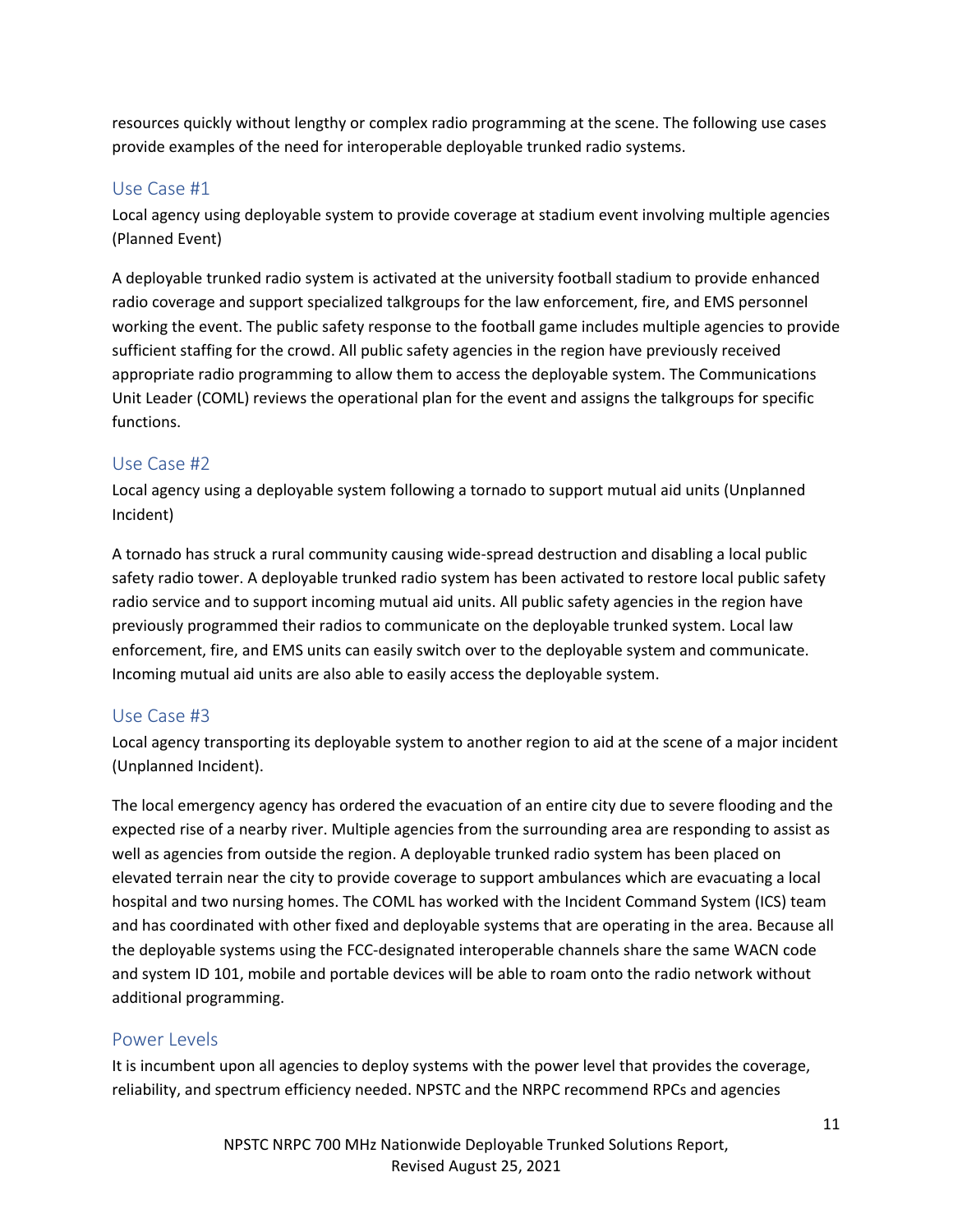planning and utilizing 700 MHz deployable trunked systems limit the 700 MHz deployable trunked system power to no more than 200 watts effective radiated power (ERP). Based on experience, we believe this maximum power level is appropriate. An agency that has unique needs which cannot be met within this power level can work with its respective RPC to request a viable alternative maximum power level.

### <span id="page-11-0"></span>Encryption Use

Real world use and testing show the need for encryption for some use cases. The incorporation of encryption adds a layer of complexity to deployable trunking. However, as learned in recent events, encryption is now considered a must have essential item. To minimize complexity to the extent practical, the United States Department of Homeland Security has adopted nationwide public safety encryption keys which support consistent use throughout the country. It is recommended to use U.S. Department of Homeland Security encryption key in storage location number ("SLN") 12.

Encryption is an important public safety communications tool at National Security Events ("NSC") and other incidents where the protection of first responder radio traffic is essential. In this Plan, use of the YY zone is designated for encryption. All talkgroups in zone YY should be encrypted using SLN 12.

### <span id="page-11-1"></span>P25 Phase II use

The Plan supports the use of P25 Phase II with dual mode reversion to P25 Phase I capability. Not all agencies support P25 phase II currently. It is recommended if an agency does support Phase II modulation, that the agency use this more efficient technology but set up to revert to Phase I if a roaming unit is not capable of Phase II for any talkgroup upon which that unit is operating.

#### Radio Firmware

The successful use of deployable trunking can be affected when there are multiple firmware versions in mobile and portable radios using these systems. Multiple firmware versions may result in some radios operating inconsistently and receiving system affiliation denials (bonks) or requiring the manipulation of devices to achieve affiliation with a deployable system.

# <span id="page-11-2"></span>Summary

On April 23, 2015, the FCC designated six 12.5 kHz channel pairs for deployable trunked system use on a nationwide basis outside the T-Band areas, with the exception of U.S./Canada border zone 2, where only 4 of the channel pairs are available. In taking this action, the FCC stated "RPCs may now incorporate these channels into their plans for deployable trunked systems provided any region with a T-Band market must give priority to these channels, in that market, to any public safety T-Band incumbent seeking to relocate from the T-Band."<sup>13</sup> The priority for T-Band areas has since expired.

<span id="page-11-3"></span><sup>&</sup>lt;sup>13</sup> Public Notice, DA 15-483, PS Docket No. 13-87 and WT Docket No. 02-378, released April 23, 2015, at page 2.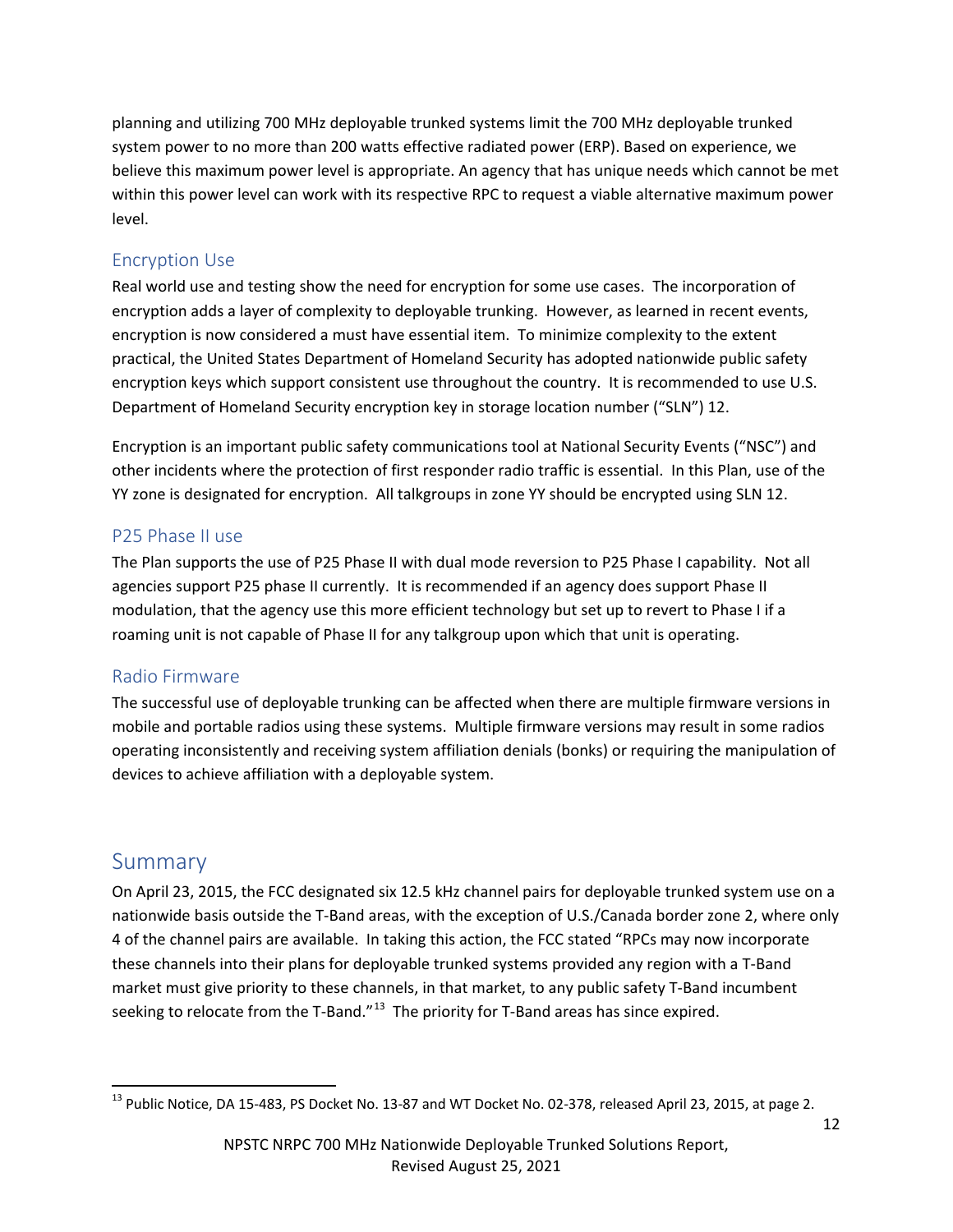The six channels designated by the FCC for trunked deployable use, as recommended by NPSTC and NRPC, are a valuable resource for public safety communications. While these channels are not intended to be solely for interoperability use, they can be a valuable interoperability resource. The uses are many and varied for these trunked channels in support of temporary uses of all types.

This report is intended to guide agencies in setting up and programming both the fixed equipment and the subscriber units to easily roam and support operations outside of their home areas. Both NPSTC and NRPC highly recommend all agencies that will own and deploy a trunked deployable system, follow the recommendations in this report. Even agencies that do not own a deployable system but have subscriber units capable of operating in the 700 MHz band should seriously consider programming those units per the report guidance.

<span id="page-12-0"></span>Finally, NPSTC and the NRPC would like to thank the members of the public safety community and industry who contributed to the development of this report.

# APPENDIX A

#### **Deployable Trunked Systems Intra WACN Roaming Issue**

One of the major goals of public safety communications organizations was to develop temporary and portable trunking systems that could be deployed to the field for an emergency or pre-planned event. A key part of the goal was to enable the deployable trunking system to operate with technical protocols that would support use anywhere in the country by pre-programming subscriber devices. The goal was supported by the Federal Communications Commission ("FCC") and in 2015, the National Regional Planning Council ("NRPC") and National Public Safety Telecommunications Council ("NPSTC") jointly issued a national plan for deployable trunking. In the implementation of the national Plan in one of the Regional Planning Committee areas, a technical problem was discovered that impaired the goal of interoperable deployable trunking.

It was discovered that when programming subscriber units, the units operate as follows when using manual "Intra-WACN Roaming":

Current radios utilizing "Intra-WACN Roaming" require programmers to define a talkgroup by a combination of a WACN ID, System ID, and talk group (TG) ID for each talkgroup. If subscribers from different areas are programmed to use different System IDs in their programming (as called out by the original NRPC/NPSTC plan), even with all other factors being equal (WACN and TG ID), a problem occurs. The subscribers that are out-of-area radios which auto roam to the deployable system would, upon registration, be assigned a temporary Working TG ID that is different than the Working TG ID used by the radios that have not auto roamed (i.e., have manually roamed) to the deployable system. Because of this, a subscriber (let's call it Subscriber A1) programmed to use TG ID 101 on Deployable Trunked System 00A would not be able to communicate with a subscriber (Subscriber B1) programmed to use TG ID 101 on Deployable Trunked System